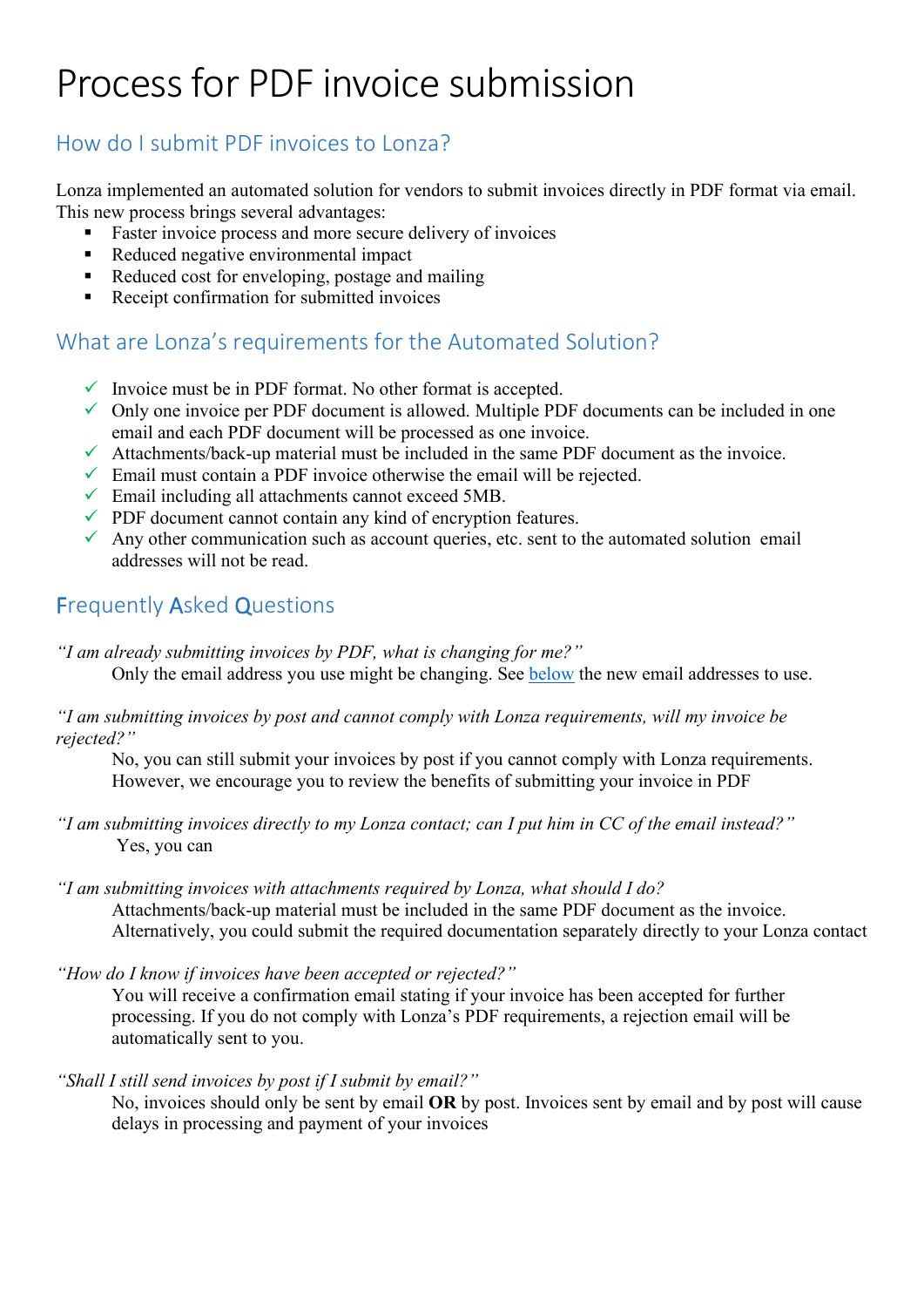# <span id="page-1-0"></span>Which email address do I use to send PDF invoices to Lonza?

| <b>Country</b>    | <b>City</b>              | <b>Company Name</b>                                | <b>Email to use</b>    |
|-------------------|--------------------------|----------------------------------------------------|------------------------|
| Belgium           | <b>Verviers</b>          | <b>Lonza Verviers SPRL</b>                         | invoicesBE02@lonza.com |
|                   | <b>Verviers</b>          | Lonza Japan Holdings SPRL                          | invoicesBE05@lonza.com |
|                   | <b>Bornem</b>            | Capsugel Belgium NV                                | invoicesBE06@lonza.com |
| Canada            | Mississauga              | Arch Wood Protection Canada                        | scanctrC3@lonza.com    |
|                   | Richmond                 | Diacon - Richmond                                  | scanctrC4@lonza.com    |
| Czech<br>Republic | Kourim                   | Lonza Biotec sro, Kourim<br>invoicesCZ01@lonza.com |                        |
| Denmark           | Copenhagen               | Lonza Copenhagen ApS<br>invoicesDK01@lonza.com     |                        |
| Germany           | Cologne                  | Lonza Cologne GmbH                                 | invoicesDE03@lonza.com |
|                   |                          | <b>YOU Solutions Germany GmbH</b>                  | invoicesDE07@lonza.com |
| Great-Britain     | Slough/Manchester        | Lonza Biologics plc.                               | invoicesGB01@lonza.com |
|                   | Castleford               | Arch UK Biocides Ltd.                              | invoicesGB08@lonza.com |
|                   | Castleford               | <b>Arch Timber Protection</b>                      | invoicesGB09@lonza.com |
|                   | Castleford               | Hickson International Ltd                          | invoicesGB13@lonza.com |
| France            | Saint -Beauzire          | Lonza Bioscience SARL                              | invoicesFR01@lonza.com |
|                   | Colmar                   | Capsugel France                                    | invoicesFR09@lonza.com |
|                   | Levalois-Perret          | Lonza France SARL                                  | invoicesFR04@lonza.com |
| Italy             | Bergamo                  | Lonza Milano SRL                                   | invoicesIT01@lonza.com |
|                   | San Giuliano<br>Milanese | <b>Arch Chemicals SRL</b>                          | invoicesIT02@lonza.com |
| Netherlands       | <b>Breda</b>             | Lonza Benelux BV                                   | invoicesNL02@lonza.com |
|                   | Nijmegen                 | Arch Timber Protection BV                          | invoicesNL03@lonza.com |
|                   | Nijmegen                 | Hickson Nederland BV                               | invoicesNL04@lonza.com |
|                   | Geleen/Maastricht        | Lonza Netherlands B.V.                             | invoicesNL07@lonza.com |